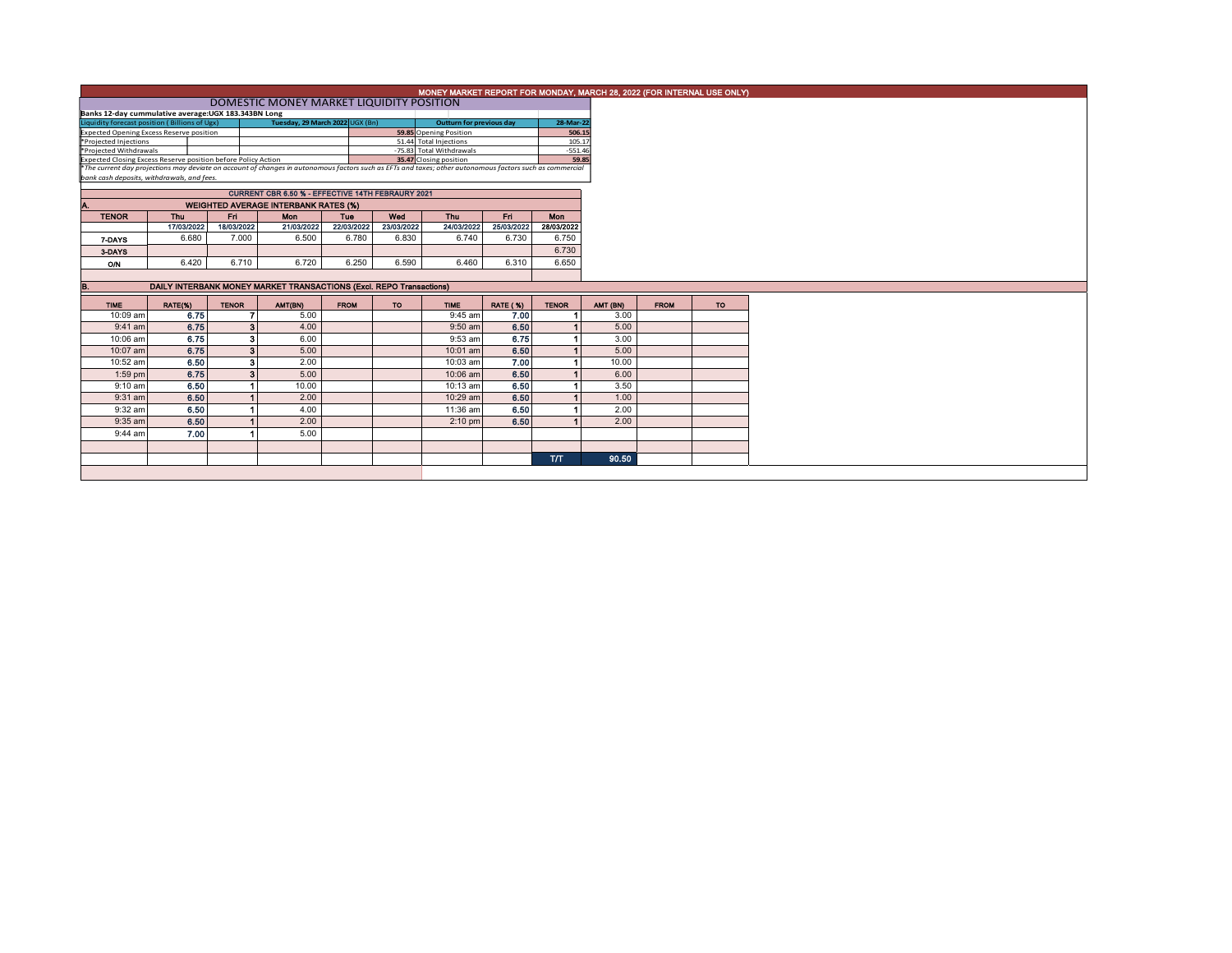CBR AND THE 7- DAY WAR INTERBANK RATES

| 9.500 |                                                                                                                                                                                                                             |  |  |  |  |                               |  |  |  |  |
|-------|-----------------------------------------------------------------------------------------------------------------------------------------------------------------------------------------------------------------------------|--|--|--|--|-------------------------------|--|--|--|--|
| 9.000 |                                                                                                                                                                                                                             |  |  |  |  |                               |  |  |  |  |
| 8.500 |                                                                                                                                                                                                                             |  |  |  |  |                               |  |  |  |  |
| 8.000 |                                                                                                                                                                                                                             |  |  |  |  |                               |  |  |  |  |
| 7.500 |                                                                                                                                                                                                                             |  |  |  |  |                               |  |  |  |  |
| 7.000 |                                                                                                                                                                                                                             |  |  |  |  |                               |  |  |  |  |
| 6.500 |                                                                                                                                                                                                                             |  |  |  |  | <u> TATARASSE CARRAQUE e </u> |  |  |  |  |
|       |                                                                                                                                                                                                                             |  |  |  |  |                               |  |  |  |  |
| 6.000 |                                                                                                                                                                                                                             |  |  |  |  |                               |  |  |  |  |
| 5.500 |                                                                                                                                                                                                                             |  |  |  |  |                               |  |  |  |  |
| 5.000 |                                                                                                                                                                                                                             |  |  |  |  |                               |  |  |  |  |
| 4.500 |                                                                                                                                                                                                                             |  |  |  |  |                               |  |  |  |  |
| 4.000 |                                                                                                                                                                                                                             |  |  |  |  |                               |  |  |  |  |
|       | 01/03/2022 02/03/2022 03/03/2022 04/03/2022 07/03/2022 09/03/2022 10/03/2022 11/03/2022 14/03/2022 15/03/2022 16/03/2022 17/03/2022 18/03/2022 21/03/2022 22/03/2022 23/03/2022 24/03/2022 24/03/2022 25/03/2022 28/03/2022 |  |  |  |  |                               |  |  |  |  |

• Overnight WAR = 7-day WAR CBR rate - Upper bound - Lower bound

| D.<br>MONETARY POLICY OPERATIONS MATURITIES PROFILE: (31-MARCH- 2022 TO 10-NOVEMBER- 2022)     |             |             |             |             |             |                          |             |             |             |                          |              |  |  |  |
|------------------------------------------------------------------------------------------------|-------------|-------------|-------------|-------------|-------------|--------------------------|-------------|-------------|-------------|--------------------------|--------------|--|--|--|
| <b>DATE</b>                                                                                    | <b>THUR</b> | <b>THUR</b> | <b>THUR</b> | <b>THUR</b> | <b>THUR</b> | <b>THUR</b>              | <b>THUR</b> | <b>THUR</b> | <b>THUR</b> | <b>THUR</b>              | <b>TOTAL</b> |  |  |  |
|                                                                                                | 31-Mar-22   | 07-Apr-22   | 14-Apr-22   | 28-Apr-22   | 05-May-22   | 12-May-22                | 02-Jun-22   | 04-Aug-22   | 18-Aug-22   | 10-Nov-22                |              |  |  |  |
| <b>REPO</b>                                                                                    | 496.27      |             | -           | -           | -           | $\overline{\phantom{a}}$ |             | -           |             | $\overline{\phantom{0}}$ | 496.27       |  |  |  |
| <b>REV REPO</b>                                                                                | . .         | -           | -           |             |             | -                        | -           | -           |             |                          |              |  |  |  |
| <b>BOU BILL/DEPO A</b>                                                                         | 205.09      | 51.20       | 240.07      | 52.02       | 537.46      | 10.09                    | 10.00       | 33.00       | 26.60       | 15.00                    | .180.52      |  |  |  |
| <b>TOTALS</b>                                                                                  | 701.35      | 51.20       | 240.07      | 52.02       | 537.46      | 10.09                    | 10.00       | 33.00       | 26.60       | 15.00                    | 1.676.78     |  |  |  |
| Total O/S Deposit Auction & BOU Bill balances held by BOU up to 10 November 2022: UGX 1.181 BN |             |             |             |             |             |                          |             |             |             |                          |              |  |  |  |
| Total O/S Repo, Reverse Repo, BOU Bill balances held by BOU: UGX 1,677 BN                      |             |             |             |             |             |                          |             |             |             |                          |              |  |  |  |

| (EI) STOCK OF TREASURY SECURITIES                                                     |                                       |                |                  |                   | <b>ED</b><br><b>MONETARY POLICY MARKET OPERATIONS</b> |                     |              |              |  |     |  |  |
|---------------------------------------------------------------------------------------|---------------------------------------|----------------|------------------|-------------------|-------------------------------------------------------|---------------------|--------------|--------------|--|-----|--|--|
|                                                                                       | LAST TBIILS ISSUE DATE: 17-MARCH-2022 |                |                  |                   | (VERTICAL REPOS, REV-REPOS & BOU BILL)                |                     |              |              |  |     |  |  |
| On-the-run O/S T-BILL STOCKs (Bns-UGX)                                                | 5,734.93                              | 29/03/2022     | <b>OMO</b>       | <b>ISSUE DATE</b> | <b>AMOUNT</b>                                         | <b>WAR</b>          | <b>RANGE</b> | <b>TENOR</b> |  |     |  |  |
| 23.010.08<br>On-the-run O/S T-BONDSTOCKs(Bns-UGX)                                     |                                       |                |                  | 29/03/2022 REPO   |                                                       | $15$ -Feb $\vert$ - | 303.00       | 6.500        |  |     |  |  |
| TOTAL TBILL & TBOND STOCK- UGX                                                        |                                       |                | 28.745.02        |                   | <b>BOU BILL</b>                                       | $17$ -Feb $\vert$ - | 2.98         | 6.906        |  | 28  |  |  |
| Q/S=Outstanding                                                                       |                                       |                |                  |                   | <b>BOU BILL</b>                                       | $17$ -Feb $\vert$ - | 207.78       | 7.176        |  | 56  |  |  |
| <b>MATURITY</b>                                                                       | <b>TOTAL STOCK</b>                    | <b>YTM (%)</b> | <b>CHANGE IN</b> |                   | <b>BOU BILL</b>                                       | 17-Feb -            | 9.92         | 7.353        |  | 84  |  |  |
|                                                                                       | (BN UGX)                              | AT CUT OFF*    | <b>YTM (+/-)</b> |                   | <b>REPO</b>                                           | 17-Feb -            | 404.00       | 6,500        |  |     |  |  |
| 91                                                                                    | 110.78                                | 6.501          | 0.000            |                   | <b>REPO</b>                                           | 28-Feb-             | 431.50       | 6.500        |  |     |  |  |
| 182                                                                                   | 388.97                                | 8.224          | $-0.176$         |                   | <b>REPO</b>                                           | 01-Mar              | 258.50       | 6.500        |  |     |  |  |
| 364                                                                                   | 5.235.18                              | 9.800          | 0.100            |                   | <b>BOU BILL</b>                                       | 03-Mar              | 169.09       | 6.998        |  | 28  |  |  |
| 2YR                                                                                   | 595.21                                | 11.000         | 1.000            |                   | <b>BOU BILL</b>                                       | 03-Mar              | 2.00         | 7.169        |  | 56  |  |  |
| 3YR                                                                                   |                                       | 12.090         | $-1.010$         |                   | <b>BOU BILL</b>                                       | 03-Mar              | 14.11        | 9.099        |  | 252 |  |  |
| 5YR                                                                                   | 1.119.91                              | 14,390         | 1.390            |                   | <b>REPO</b>                                           | 03-Mar              | 394.00       | 6.500        |  |     |  |  |
| 10YR                                                                                  | 10.364.47                             | 14.000         | 0.261            |                   | <b>REPO</b>                                           | 04-Mar              | 76.00        | 6.500        |  | 6   |  |  |
| 15YR                                                                                  | 9.035.22                              | 14.390         | $-1.510$         |                   | <b>REPO</b>                                           | 07-Mar              | 264.00       | 6.500        |  |     |  |  |
| 20YR                                                                                  | 1.895.27                              | 15,900         | 0.400            |                   | <b>BOU BILL</b>                                       | 10-Mar              | 21.09        | 6.906        |  | 28  |  |  |
| Cut OFF is the lowest price/ highest yield that satisfies the auction awarded amount. |                                       |                |                  |                   | <b>BOU BILL</b>                                       | 10-Mar              | 326.83       | 7.149        |  | 56  |  |  |
|                                                                                       |                                       |                |                  |                   | <b>BOU BILL</b>                                       | 10-Mar              | 9.83         | 7.357        |  | 84  |  |  |
|                                                                                       |                                       |                |                  |                   | <b>REPO</b>                                           | 10-Mar              | 287.50       | 6.500        |  |     |  |  |
|                                                                                       |                                       |                |                  |                   | <b>REPO</b>                                           | 11-Mar              | 180.00       | 6.500        |  |     |  |  |
|                                                                                       |                                       |                |                  |                   | <b>REPO</b>                                           | 14-Mar              | 87.00        | 6.500        |  |     |  |  |
|                                                                                       |                                       |                |                  |                   | <b>REPO</b>                                           | 15-Mar              | 270.00       | 6.500        |  |     |  |  |
|                                                                                       |                                       |                |                  |                   | <b>REPO</b>                                           | 17-Mar              | 168.00       | 6.500        |  |     |  |  |
|                                                                                       |                                       |                |                  |                   | <b>REPO</b>                                           | 23-Mar              | 110.00       | 6.500        |  |     |  |  |
|                                                                                       |                                       |                |                  |                   | <b>REPO</b>                                           | 28-Mar              | 496.00       | 6.500        |  |     |  |  |

WAR-Weighted Average Rate